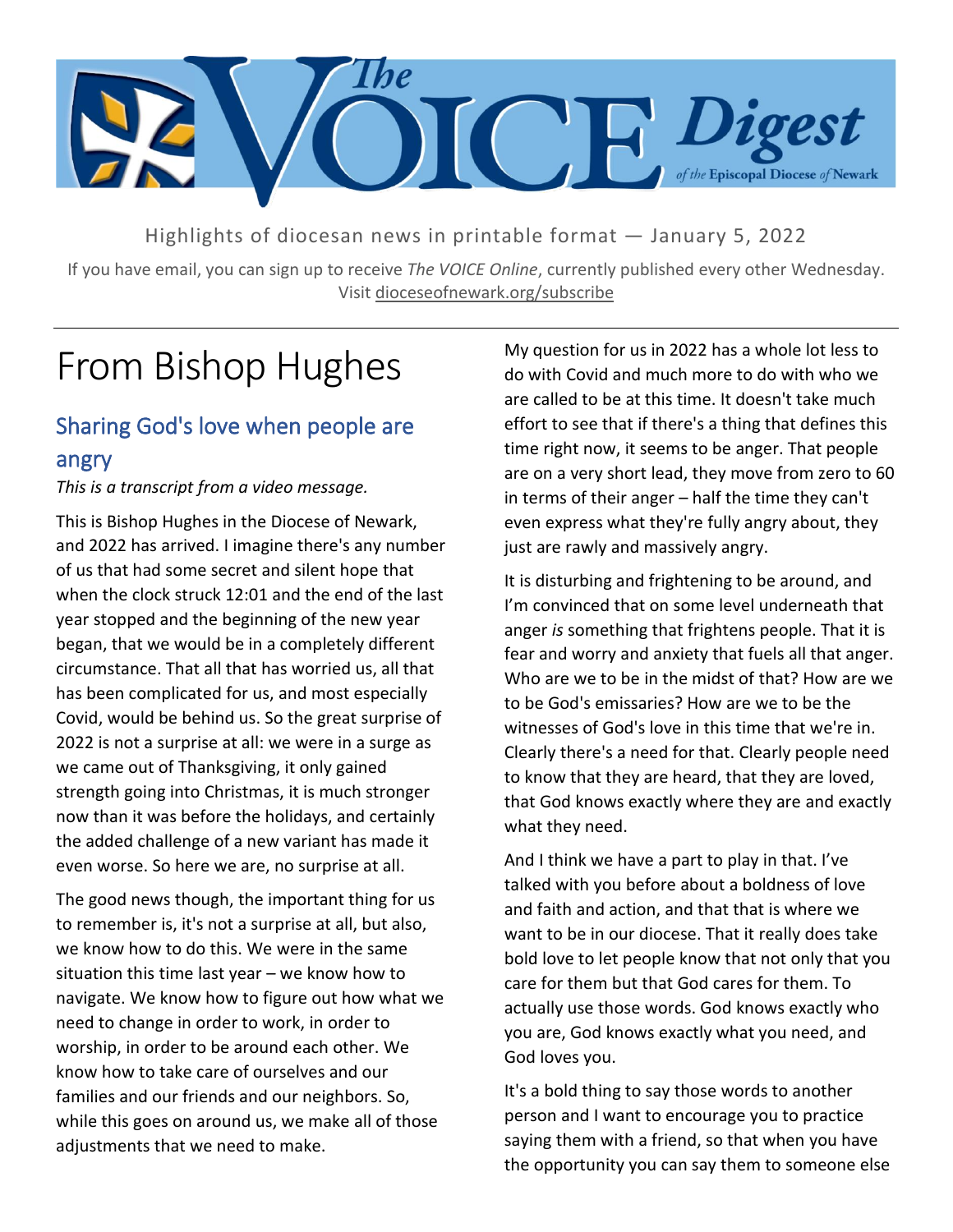whose heart is broken, or who is so full of hurt or so full of anger or so full of fear that they are convinced the whole world is against them. I think when you're at that point where your back is up against the wall and all you can do is lash out, probably the most helpful thing that any of us needs when we're in that situation is to know that somebody cares.

It takes bold love to care. It takes bold love to say the words: to let somebody know that God knows where they are, God knows what they need, and God loves them. I wonder how many times we could possibly share that with another person in 2022. I want to encourage you to do so. I invite you to do so. And when you do, please do let me know about it! I want to know how it goes.

This is our year. This is our time. God is calling us to be bold lovers of God and God's people.

# Stories from Our Congregations

### An ambitious pandemic project: DIY organ rebuilding *By Nina Nicholson*

The pandemic has been a time for learning new skills and starting new projects. Mark Wright decided to teach himself how to rebuild his church's beleaguered pipe organ.

When Wright, a retired high school English teacher and a professional jazz pianist, first began serving as music director at Christ Church, Hackensack, he received multiple warnings.

"The lowest of the three keyboards is completely dead – don't use it. Don't push those couplers. Avoid those unreliable pistons. Only about a third of the stop knobs actually identify pipes. The rests never worked or don't work now. Never use these four stops because a note will continually hang on. You will discover many missing individual notes –

the A and B above middle C do not sound at all. Many of the pedals do not sound. Avoid all the four-foot pipes because they are terribly out of tune. There is a constant hiss from air leaks. The swell door mechanism is unable to be repaired and the doors are jammed open. Turning the organ on or off produces many odd sounds, one of which resembles a coffee maker."

Surprisingly, "most people may not have noticed any of these problems," said Wright. "The organ contains around 2,000 pipes and one can 'camouflage' a lot by coupling unsounding pipes with sounding ones. But, if you are an organist, you want to have a reliable instrument on which to play."

Furthermore, while "camouflaging" the organ's many shortcomings made it possible to play it loudly, it was impossible to produce a sound soft enough to accompany a soloist.

"As a kid as a congregant of St. John's in Union City, I helped the rector to service a 1907 organ there," Wright said. "I remember having been inside the organ holding my finger over a valve that had failed as the organist played during a service conducted by Bishop Rath. I wasn't afraid to look inside Christ Church's organ."

He discovered serious air leaks patched with duct tape, exposed wires, and pipes crowded together too close to be serviced, accessible only by dangerous, rickety ladders. However, it wasn't until January 2021, during the pandemic shutdown, that he finally had the time to begin a serious study of exactly what was wrong with the pipe organ.

"I made a massive spreadsheet inventorying every possible note that could be sounded, what was missing, what was not sounding. Then I studied as many church records and histories as I could find to determine just how old this instrument was, who built it, and when it had been rebuilt, if ever."

He found evaluations performed by three professional organ builders in 1980, following a 1978 fire at the church in which the instrument